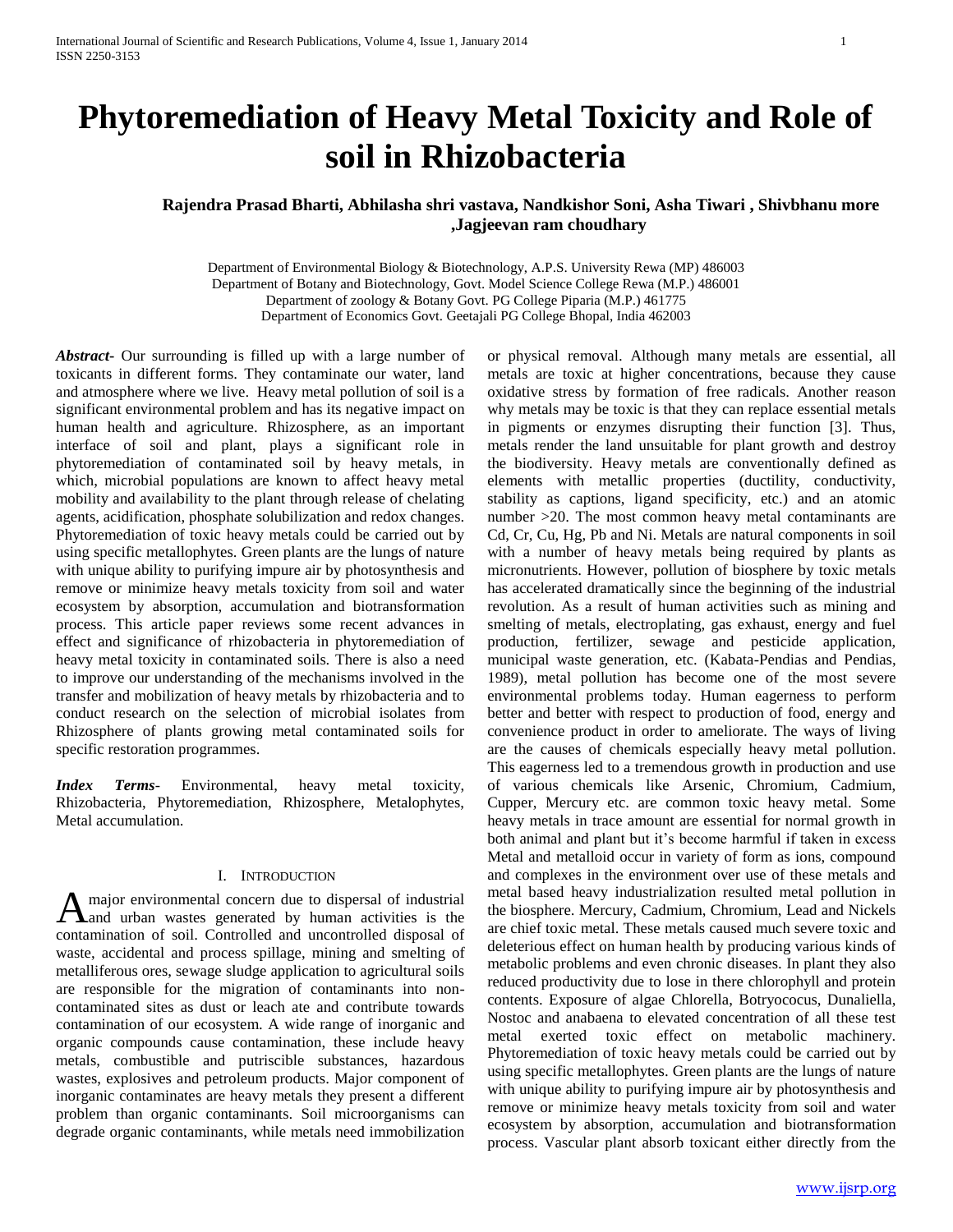atmosphere through the leaves or from soil or water through roots. Studies on aquatic plants have shown that uptake of heavy metal is mostly initiated by a phase of rapid and passive absorption. In Elodea and Eichornia the uptake of water born toxicants by the stem and leaves where more important than the absorption by the root. The metal tolerant plants including algae protect themselves from metal toxicity by producing extra amount of some secondary metabolites & Remediation technology.

#### II. MATERIALS AND METHODS

 As mentioned above, rhziobacteria secretion may play a major role among mechanisms of phytoremediation assisted by rhziobacteria. Indirect mechanisms include preventing phytopathogens from inhibiting plant growth and development while direct mechanisms include: nitrogen fixation; synthesis of siderophores which can solubilize and sequester iron from the soil; production of phytohormones such as auxins and cytokinins, which can enhance plant growth; and solubilization of minerals such as phosphorus (Kloepper et al., [1989;](http://www.ncbi.nlm.nih.gov/pmc/articles/PMC1810380/#B84) Glick, [1995;](http://www.ncbi.nlm.nih.gov/pmc/articles/PMC1810380/#B59) Glick et al., [1999;](http://www.ncbi.nlm.nih.gov/pmc/articles/PMC1810380/#B64) Patten and Glick, [1996\)](http://www.ncbi.nlm.nih.gov/pmc/articles/PMC1810380/#B119). Rhizobacteria produce metalchelating agents called siderophores, which have an important role in the acquisition of several heavy metals (Leong, [1986\)](http://www.ncbi.nlm.nih.gov/pmc/articles/PMC1810380/#B91). Microbial siderophores are used as iron chelating agents that can regulate the availability of iron in the plant rhizosphere (Bar-Ness et al., [1992;](http://www.ncbi.nlm.nih.gov/pmc/articles/PMC1810380/#B10) Loper and Henkels, [1999\)](http://www.ncbi.nlm.nih.gov/pmc/articles/PMC1810380/#B95). It has been assumed that competition for iron in the rhizosphere is controlled by the affinity of the siderophore for iron and ultimately decides the rhizosphere population structure. The important factors, which participate, are concentration of various types of siderophore, kinetics of exchange, and availability of Fe-complexes to microbes as well as plants (Loper and Henkels, [1999\)](http://www.ncbi.nlm.nih.gov/pmc/articles/PMC1810380/#B95). Interestingly, the binding affinity of phytosiderophores for iron is less than the affinity of microbial siderophores, but plants require a lower iron concentration for normal growth than do microbes (Meyer, [2000\)](http://www.ncbi.nlm.nih.gov/pmc/articles/PMC1810380/#B112). Metal contaminated soil can be remediated by chemical, physical and biological techniques. These can be grouped into two categories.

#### **Ex-situ method-**

 It requires removal of contaminated soil for treatment on or of site, and returning the treated soil to the resorted site. The conventional ex-situ methods applied for remediating the polluted soils relies on excavation, detoxification and/or destruction of contaminant physically or chemically, as a result the contaminant undergo stabilisation, solidification, immobilisation, incineration or destruction.

#### **In-situ method-**

 It is remediation without excavation of contaminated site. Reed et al. defined in-situ remediation technologies as destruction or transformation of the contaminant, immobilization to reduce bioavailability and separation of the contaminant from the bulk soil. In-situ techniques are favored over the ex-situ techniques due to their low cost and reduced impact on the ecosystem. Conventionally, the ex-situ technique is to excavate soil contaminated with heavy metal and their burial in landfill site. But the offsite burial is not an appropriate option because it merely shifts the contamination problem elsewhere and also because of hazards associated with the transport of contaminated soil. Diluting the heavy metal content to safe level by importing the clean soil and mixing with the contaminated soil can be an alternative of on-site management. On-site containment and barriers provide an alternative; it involves covering the soil with inert material. Immobilization of inorganic contaminant can be used as a remedial method for heavy metal contaminated soils. This can be achieved by completing the contaminants, or through increasing the soil pH by liming. Increased pH decreases the solubility of heavy metals like Cd, Cu, Ni and Zn in soil. Although the risk of potential exposure to plants is reduced, their concentration remains unchanged. Most of these conventional remediation technologies are costly to implement and cause further disturbance to the already damaged environment. Plant based bioremediation technologies have been collectively termed as phytoremediation; this refers to the use of green plants and their associated micro biota for the in-situ treatment of contaminated soil and ground water. The idea of using metal accumulating plants to remove heavy metals and other compounds was first introduced in 1983, but the concept has actually been implemented for the past 300 years. The generic term "Phytoremediation" consists of the Greek prefix photo (plant), attached to the Latin root remedium (to correct or remove an evil). This technology can be applied to both organic and inorganic pollutants present in soil (solid substrate), water (liquid substrate) and the air. The physico-chemical techniques for soil remediation render the land useless for plant growth as they remove all biological activities, including useful microbes such as nitrogen fixing bacteria, mycorrhiza, fungi, as well as fauna in the process of decontamination. The conventional methods of remediation may cost from 10 to 1000 per cubic meter. Phytoextraction costs are estimated to be as low as 0.05 per cubic meter. Phytoremediation consists of five main processes, shown in Table 1.

| Table-1. Phytoremediation includes the following processes |  |  |  |  |  |
|------------------------------------------------------------|--|--|--|--|--|
| and mechanisms of contaminant.                             |  |  |  |  |  |

| NO.            | <b>Process</b>      |                  |                     |
|----------------|---------------------|------------------|---------------------|
|                |                     | <b>Mechanism</b> | <b>Contaminant</b>  |
|                | . Rhizofiltration   | Rhizosphere      |                     |
|                |                     | accumulation     | Organics/Inorganics |
| $\mathfrak{D}$ | Phytostabilisation  | Complexation     | Inorganics          |
|                |                     |                  |                     |
| 3              | Phytoextraction     | Phytoextraction  | Inorganics          |
|                |                     | Hyper-           |                     |
|                |                     | accumulation     |                     |
| 4              | Phytovolatilization | Volatilisation   |                     |
|                |                     | by leaves        | Organics/Inorganics |
| 5              | Phytotransformation | Degradation in   | Organics            |
|                |                     | plant            |                     |

 Rhizobacteria have been shown to possess several traits that can alter heavy metals bioavailability (Lasat, [2002;](http://www.ncbi.nlm.nih.gov/pmc/articles/PMC1810380/#B88) McGrath et al., [2001;](http://www.ncbi.nlm.nih.gov/pmc/articles/PMC1810380/#B110) Whiting et al., [2001\)](http://www.ncbi.nlm.nih.gov/pmc/articles/PMC1810380/#B152) through the release of chelating substances, acidification of the microenvironment, and by influencing changes in redox potential (Smith and Read, [1997\)](http://www.ncbi.nlm.nih.gov/pmc/articles/PMC1810380/#B138). For example, Abou-Shanab et al. $(2003a)$  reported that the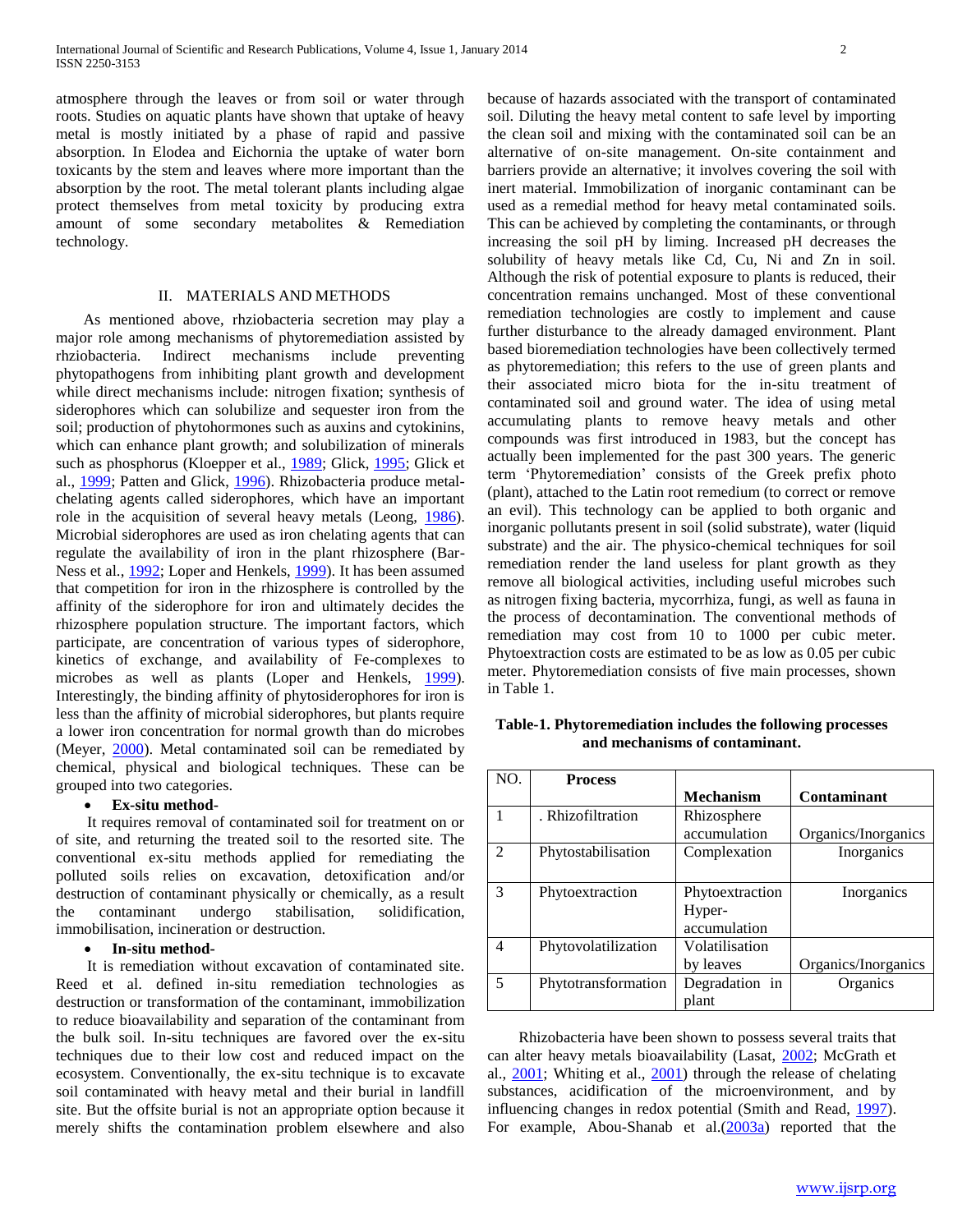addition of Sphingomonas macrogoltabidus, Micro bacterium liquefactions', and Micro bacterium arabinogalactanolyticum to Alyssum murals grown in serpentine soil significantly increased the plant uptake of Ni when compared with the un-inoculated controls as a result of soil pH reduction. However, heavy metals are known to be toxic to plants and most organisms when present in soils in excessive concentrations. Giller et al. [\(1998\)](http://www.ncbi.nlm.nih.gov/pmc/articles/PMC1810380/#B58) reported that there was a detrimental effect to soil microbial diversity and microbial activities (indexes of microbial metabolism and of soil fertility) in metal-polluted environment. The specificity of the plant-bacteria interaction is dependent upon soil conditions, which can alter contaminant bioavailability, root exudates composition, and nutrient levels. In addition, the metabolic requirements for heavy metals remediation may also dictate the form of the plant-bacteria interaction i.e., specific or nonspecific. Along with metal toxicity, there are often additional factors that limit plant growth in contaminated soils including arid conditions, lack of soil structure, low water supply and nutrient deficiency.

#### **Role of Rhizobacteria on Phyoremediation-**

 Rhizosphere microorganisms, which are closely associated with roots, have been termed plant growth promoting rhizobacteria (PGPR) (Glick, [1995\)](http://www.ncbi.nlm.nih.gov/pmc/articles/PMC1810380/#B59). Plant growth-promoting rhizobacteria include a diverse group of free-living soil bacteria that can improve host plant growth and development in heavy metal contaminated soils by mitigating toxic effects of heavy metals on the plants (Belimov et al., [2004\)](http://www.ncbi.nlm.nih.gov/pmc/articles/PMC1810380/#B14). Table-2 Bioavailability of toxic heavy metals Soil rhizobateria can also directly influence metal solubility by changing heavy metal speciation in the rhizosphere. Study of the roles of mycorrhiza in metal speciation in the rhizosphere and the impact on increasing host plant tolerance against excessive heavy metals in soil showed that speciations of Cu, Zn and Pb changed significantly in the rhizosphere of AM (arbuscular mycorrhiza) infected and non-infected maize in comparison to bulk soil; The greatest change was exchangeable Cu that increased by 26% and 43% in non-infected and AM-infected rhizosphere, respectively, than in bulk soil. With the exception of organic bound Cu in AM, other speciations were stable in the rhizosphere of AM and non-AM treatments. It is understandable that Cu was activated by inducing rhizobacteria (Huang et al., [2005\)](http://www.ncbi.nlm.nih.gov/pmc/articles/PMC1810380/#B73). The organic bound Zn and Pb increased significantly in the rhizosphere in comparison to those in the bulked soil. In contrast, carbonate and Fe-Mn oxides of Zn and Pb did not exhibit significant changes. The results might indicate that mycorrhiza could protect its host plants from the phytotoxicity of excessive copper, zinc and lead by changing the speciation from bioavailable to the nonbioavailable form. The fact that copper and zinc accumulation in the roots and shoots of mycorrhiza infected plants were significantly lower than those in the non-infected plants might also suggest that mycorrhiza efficiently restricted excessive copper and zinc absorptions into the host plants (Huang et al., [2005\)](http://www.ncbi.nlm.nih.gov/pmc/articles/PMC1810380/#B73).

#### **Rhizofiltration-**

 It is defined as the use of plants, both terrestrial and aquatic; to absorb, concentrate, and precipitate contaminants from polluted aqueous sources with low contaminant concentration in their roots. Rhizofiltration can partially treat industrial discharge, agricultural runoff, or acid mine drainage. It can be used for lead, cadmium, copper, nickel, zinc and chromium, which are primarily retained within the roots. The advantages of rhizofiltration include it ability to be used as in-situ or ex-situ applications and species other than hyper accumulators can also be used. Plants like sunflower, Indian mustard, tobacco, rye, spinach and corn have been studied for their ability to remove lead from effluent, with sunflower having the greatest ability. Indian mustard has proven to be effective in removing a wide concentration range of lead  $(4 - 500 \text{ mg/l})$ . The technology has been tested in the field with uranium (U) contaminated water at concentrations of 21-874 μg/l; the treated U concentration reported by Dushenkov was < 20 μg/l before discharge into the environment.

### **Future of Phytoremediation-**

 One of the key aspects to the acceptance of phytoextraction pertains to the measurement of its performance, ultimate utilization of by-products and its overall economic viability. To date, commercial phytoextraction has been constrained by the expectation that site remediation should be achieved in a time comparable to other clean-up technologies. So far, most of experiments have taken place in the lab scale, where plants grown in hydroponic setting are fed heavy metal diets. While these results are promising, scientists are ready to admit that solution culture is quite different from that of soil. In real soil, many metals are tied up in insoluble forms, and they are less available and that is the biggest problem, said Kochian. The future of phytoremediation is still in research and development phase, and there are many technical barriers which need to be addressed. Both agronomic management practices and plant genetic abilities need to be optimised to develop commercially useful practices. Many hyper accumulator plants remain to be discovered, and there is a need to know more about their physiology. Optimisation of the process, proper understanding of plant heavy metal uptake and proper disposal of biomass produced is still needed. One of the key aspects to the acceptance of phytoextraction pertains to the measurement of its performance, ultimate utilization of by-products and its overall economic viability. To date, commercial phytoextraction has been constrained by the expectation that site remediation should be achieved in a time comparable to other clean-up technologies. So far, most of the phytoremediation experiments have taken place in the lab scale, where plants grown in hydroponic setting are fed heavy metal diets. While these results are promising, scientists are ready to admit that solution culture is quite different from that of soil. In real soil, many metals are tied up in insoluble forms, and they are less available and that is the biggest problem, said Kochian. The future of phytoremediation is still in research and development phase, and there are many technical barriers which need to be addressed. Both agronomic management practices and plant genetic abilities need to be optimised to develop commercially useful practices. Many hyper accumulator plants remain to be discovered, and there is a need to know more about their physiology. Optimisation of the process, proper understanding of plant heavy metal uptake and proper disposal of biomass produced is still needed.

**Effect Heavy Metals toxicity in soil-**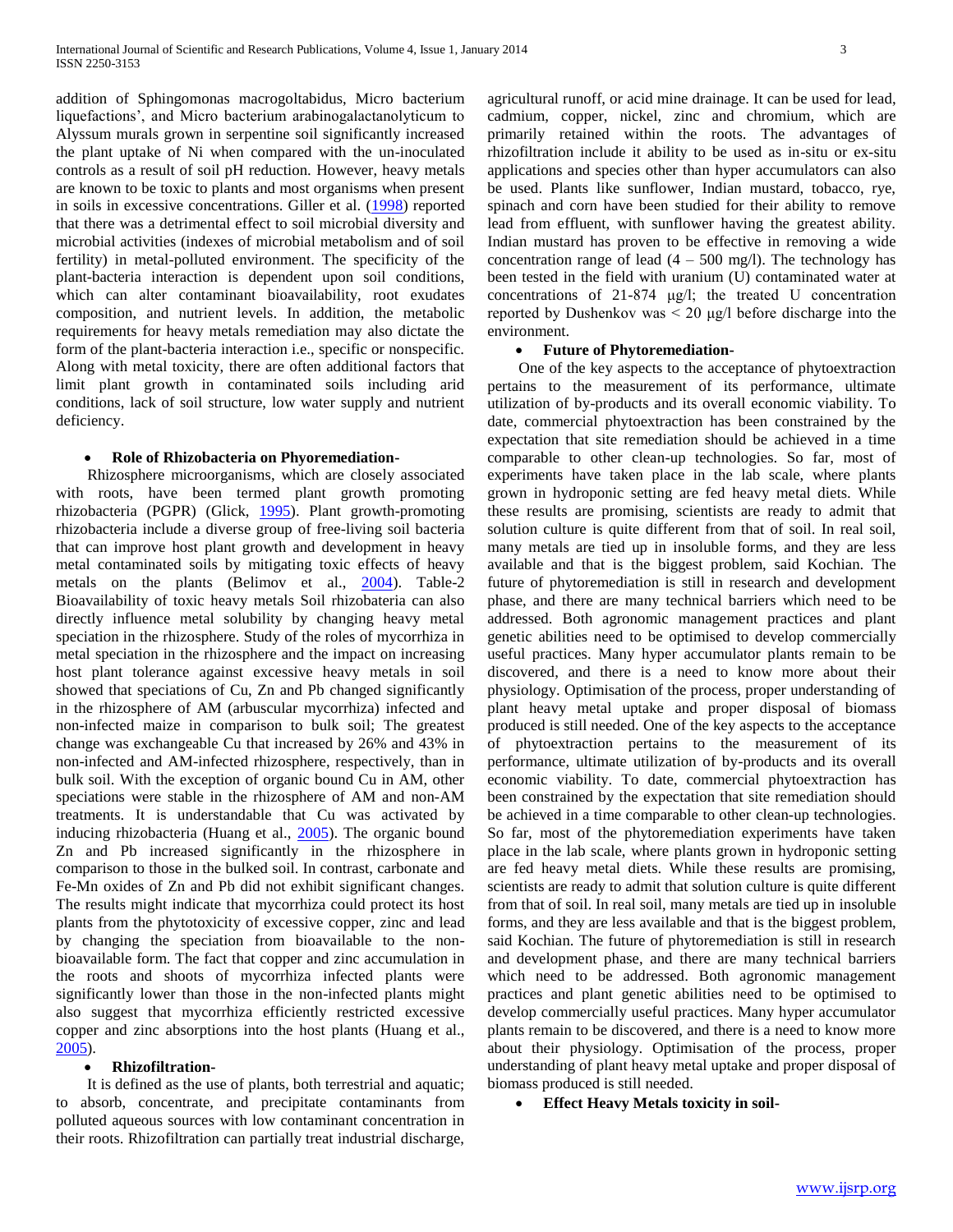Heavy metals are elements having atomic weight between 63.54 and 200.59, and a specific gravity greater than. Trace amount of some heavy metals are required by living organisms, however any excess amount of these metals can be detrimental to the organisms. Nonessential Heavy metals include arsenic, antimony, cadmium, chromium, mercury, lead, etc; these metals are of particular concern to surface water and soil pollution. Stimulation of transport protein. Bacterial survival and proliferation in the environment as well as within various hosts are critically dependent on the uptake and sequestration of transition metals such as manganese, zinc, and iron. For example, cells may stringently regulate intracellular zinc levels, since high concentrations of zinc are toxic to cellular functions and have evolved several types of proteins involved in binding and transport of zinc (Claverys, [2001\)](http://www.ncbi.nlm.nih.gov/pmc/articles/PMC1810380/#B32). Bacteria may also stimulate the sulfate transport protein, located in the root plasma membrane, which also transports selenate (Leggett and Epstein, [1956\)](http://www.ncbi.nlm.nih.gov/pmc/articles/PMC1810380/#B89). Inorganic Hg uptake in higher plants has not been well investigated, but has been linked to the passive uptake of lipophilic chloride complexes in phytoplankton (Mason et al., [1996\)](http://www.ncbi.nlm.nih.gov/pmc/articles/PMC1810380/#B102). Heavy metal toxicity consists of five main processes, shown in Table 2.

**Table-2. Heavy metal toxicities include the following sources and Effect of contaminant.**

| S.N.                     | <b>Metal</b> | <b>Sources</b>                       | <b>Effects</b>              |
|--------------------------|--------------|--------------------------------------|-----------------------------|
| 1                        | Arsenic      | Industrial                           | Perforation of<br>nasal     |
|                          |              | dusts.                               | respiratory<br>septum       |
|                          |              | Polluted                             | peripheral<br>cancer,       |
|                          |              | water.                               | neuropathy, dermatoses,     |
|                          |              |                                      | skin cancer,                |
| $\overline{2}$           | Cadmium      | Industrial                           | Glucosuria,                 |
|                          |              | dusts<br>&                           | Osteomalacia,               |
|                          |              | &<br>fumes                           | aminoaciduria<br>and        |
|                          |              | Polluted                             | emphysemia.                 |
|                          |              | $\mathcal{R}_{\mathcal{I}}$<br>water |                             |
|                          |              | food.                                |                             |
| 3                        | Chromium     | Polluted                             | Ulcer<br>respiratory<br>and |
|                          |              | &<br>water                           | cancer.                     |
|                          |              | food,                                |                             |
|                          |              | Industrial                           |                             |
|                          |              | dusts.                               |                             |
| $\overline{\mathcal{A}}$ | Lead         | Industrial                           | Anemia,<br>Peripheral,      |
|                          |              | &<br>dusts                           | neuropathy.                 |
|                          |              | fumes<br>$\mathcal{R}_{\mathcal{L}}$ |                             |
|                          |              | Polluted                             |                             |
|                          |              | food.                                |                             |
| 5                        | Mercury      | Industrial                           | Chronic<br>rhinitis<br>and  |
|                          |              | fumes,                               | sinusitis,<br>respiratory   |
|                          |              | vapour,                              | cancer, dermatitis.         |
|                          |              | polluted                             |                             |
|                          |              | &<br>water                           |                             |
|                          |              | food.                                |                             |

### III. CONCLUSION

 Phytoremediation is a fast developing field, since last ten years lot of field application were initiated all over the world, it includes Phytoremediation of Organic, Inorganic and Radionuclide"s. This sustainable and inexpensive process is fast emerging as a viable alternative to conventional remediation methods, and will be most suitable for a developing country like India. Most of the studies have been done in developed countries and knowledge of suitable plants is particularly limited in India. When evaluating the effect of rhizobacteria on phytoremediation in contaminated soil, regardless of the precise effects used by the bacterium to protect plants, the results from literature suggest that certain bacteria may eventually find a use in the development of phytoremediation strategies. In this regard, heavy metals may be removed from polluted soil either by increasing the metal-accumulating ability of plants or by increasing the amount of plant biomass. In heavily contaminated soil where the metal content exceeds the limit of plant tolerance, it may be possible to treat plants with plant growth-promoting rhizobacteria, increasing plant biomass and thereby stabilizing, revegetating, and remediating metal-polluted soils. However, there are many areas of poor understanding or lack of information where more research is needed. They include:-

 1. Little has been done to investigate the microorganism induced changes in the rhizosphere of hyper accumulator plants in relation to metal accumulation. Similarly, it is difficult to clarify specific features of microbial-plant and microorganismsoil interactions in the rhizosphere.

 2. Further research is also needed to quantify the effect of rhizospheric processes induced by rhizobacteria on the phytoavailability of heavy metals.

 3. Minimal work has been done to examine heavy metal speciation changes in the rhizosphere and to determine whether such changes could have altered the accumulation and distribution of heavy metals.

 4. Rhizobacteria encounter soil solution before it enters the root and the sequestration of heavy metals by rhizobacteria from soil solution may play an important part in plant metals uptake. The role played by bacteria from soil solution in plant Cd uptake is still poorly understood.

 5. Finally, we need to further understand the mechanisms involved in mobilization and transfer of metals in order to develop future strategies and optimize the phytoextraction process. Such knowledge may enable us to understand the role and mechanism of soil rhizobacteria on phytoremediation.

#### ACKNOWLEDGEMENT

 I gratefully acknowledge the help and encouragement I revived from Prof. R.N. Shukla and Prof. (Mrs.) U.K. Chouhan, Department of environmental Biology, A.P.S. University Rewa(m.p.), Prof. (Mrs.) Abhilasha Shrivastava, and Dr. Ravi Uppadhya, Department of Botany and Biotechnology, Govt. Model Science College Rewa (M.P.) and Govt. P.G. College Piparia (M.P.) , and Dr. Shourabh jain , PBR Institute Bhopal (M.P.). I am al so thank full to the people Village of Dihya (District Rewa m.p.). Who were the main sources of information documented in this work.